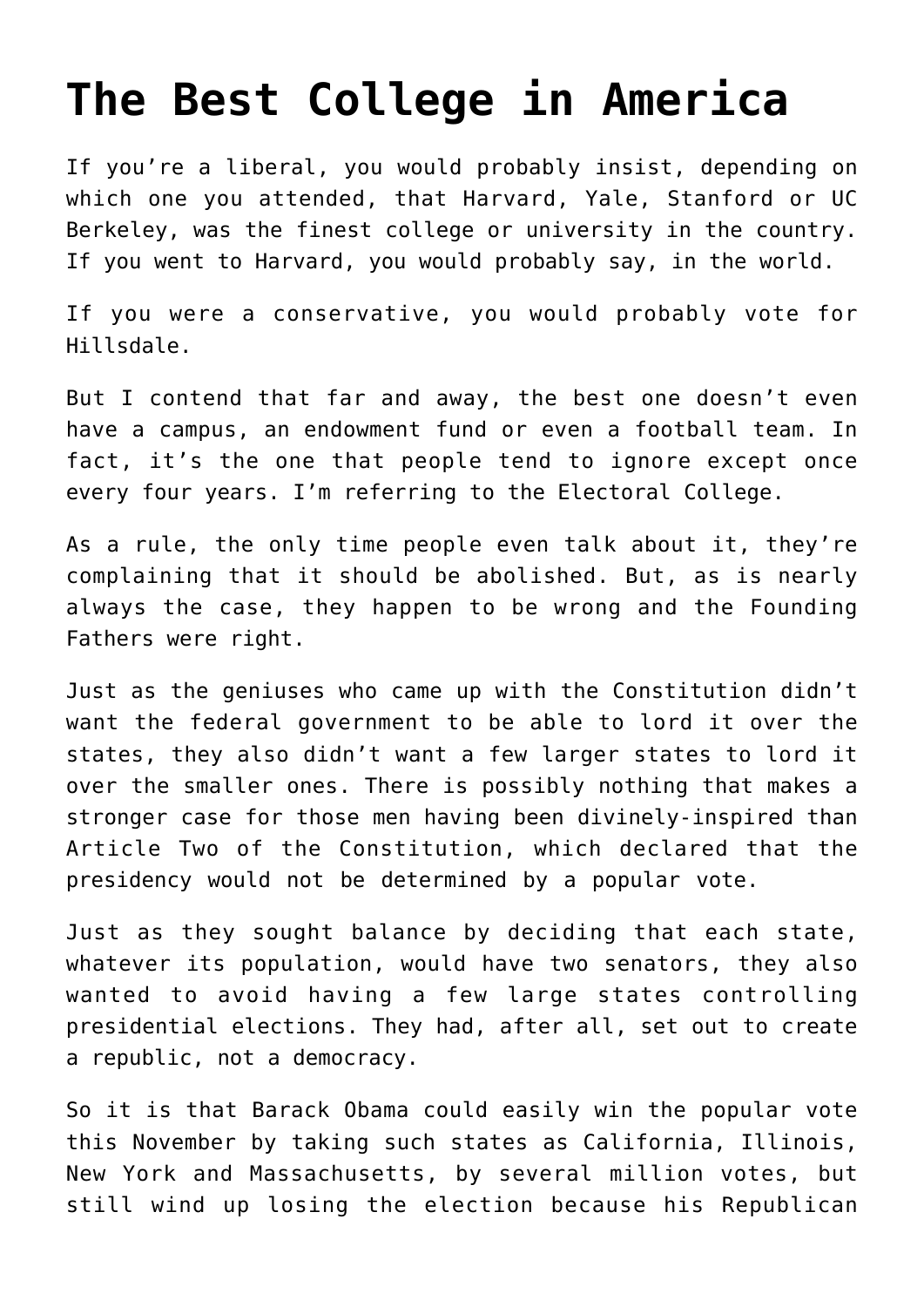opponent wins in places such as Ohio, Missouri, Virginia, Iowa, Wyoming, Nevada, Florida, Michigan, Georgia, Kansas, Alaska, the Dakotas and the Carolinas, by anything from 10,000 to 50,000 votes.

If that happens, we can all be sure that the Democrats will whine about it and cry, "Foul!"

But how is it fair that a minority of 15 or 20 states should be able to impose their will on 30 or 35 others?

Although, the Electoral College generally reflects the popular vote, that's not always the case. For instance, in 1876, Samuel J. Tilden received 250,000 more votes than Rutherford B. Hayes, but lost the election by one electoral vote. In 1880, James Garfield only garnered 16,000 more votes than Winfield Hancock, but clobbered him in the College 214-155.

In 1884, Grover Cleveland narrowly squeaked by with a 25,000 vote margin, but he defeated James Blaine by 37 votes where it counted. However, when Cleveland ran for re-election in 1888, he wound up with 90,000 more votes than Benjamin Harrison, but lost in the Electoral College 233-168.

In 1960, JFK, thanks to typical left-wing hanky-panky in Texas and Illinois, wound up with 114,000 more votes (out of roughly 69,000,000 cast), but easily defeated Nixon in the College 303-219.

In 1968, Nixon only received a trifling 500,000 more votes than Humphrey (out of 73,000,000 cast), but buried him in the College election 301-191.

In 2000, in an election reminiscent of the ones that took place in 1876 and 1888, Al Gore took the popular vote 50,992,335 to George W. Bush's 50,455,156, but Bush turned the tables in the Electoral College, defeating Gore 271-266.

Although I honestly believe that the men who created the